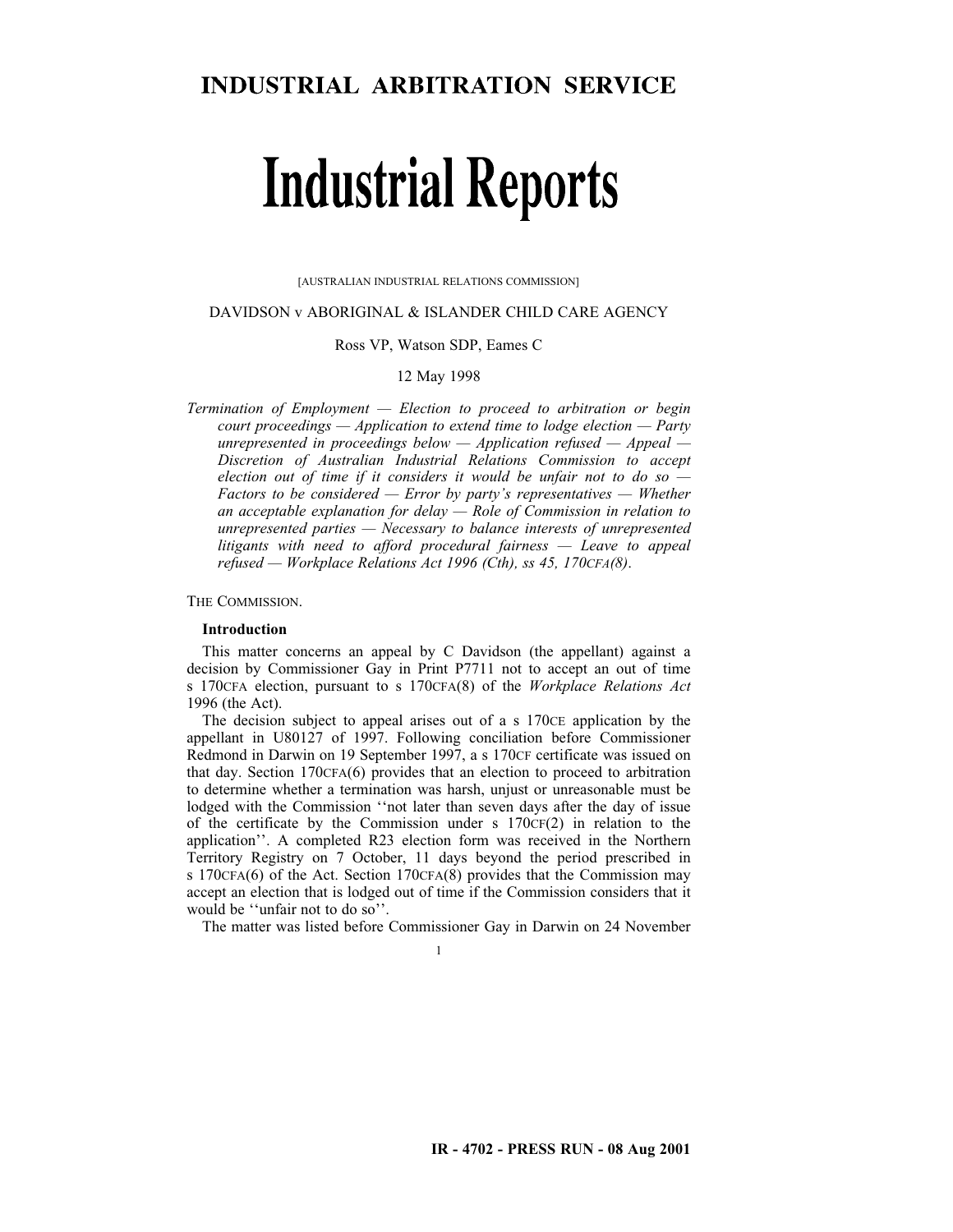1997 for the purpose of determining whether the election should be accepted, out of time, pursuant to s 170CFA(8) of the Act. Following an adjournment, Commissioner Gay decided in transcript on that day not to exercise the discretion in s 170CFA(8) in favour of the appellant. The decision in transcript was later reproduced, in a slightly edited form, in Print P7711.

In his decision, Commissioner Gay states that he applied the principles established in *Kornicki and Telstra Network Technology Group* (unreported, Print P3168, 22 July 1997) (*Kornicki*). He concluded in the following terms: ''I have not been persuaded that there is an explanation for the delay such as to warrant extension. It would therefore not be unfair to the applicant not to accept the application. I refuse the application.''

#### **The proceedings at first instance**

In the proceedings below the appellant represented herself. The respondent was legally represented. Commissioner Gay was conscious of the unrepresented status of the appellant. At the commencement of the proceedings, he said: ''I want you — you are unrepresented so I want to make it clear to the parties generally, but to you, so you know what the process is, you know what is happening at every step as we go along.'' [Transcript 24 November 1997, 2 at lines 20-23]

The Commissioner went on to say:

| "The Commissioner: I am conscious that you are unrepresented and so I |
|-----------------------------------------------------------------------|
| am going to tell you that there has been an                           |
| unsuccessful conciliation.                                            |
| That is right.                                                        |
| And the Commissioner gave a certificate to you                        |
| and a copy to Mr Gosford's party which made it                        |
| clear that you had seven days to elect, if you chose                  |
| to do so, to go on and have your claim arbitrated.                    |
| Do you remember that?                                                 |
| Yes I do.                                                             |
| So what I am now doing is hearing your                                |
| application that I should accept your election out                    |
| of time. Do you understand that?                                      |
| Yes. Yes, Commissioner."                                              |
|                                                                       |

[Transcript 24 November 1997, 3 at lines 9-30]

The Commissioner then drew the appellant's attention to the terms of s 170CFA(7) and (8) and said:

''Now, do you understand that? That is why we are here. I am looking for you to tell me why — explain the circumstances why the application was not — the election was not in on time, there is an objection to it and why I should now grant an extension in relation to the late lodgment.'' [Transcript 24 November 1997, 4 at lines 27-30]

The Commissioner then took the appellant to the relevant dates — the date of the certificate (19 September), the date for the making of an election in compliance with s 170CFA(6) (26 September) and the date of the filing of the election (7 October). The Commissioner went on to question the appellant in relation to the steps she had taken, by contacting her solicitor, to ensure that her notice of election was lodged with the Commission. The appellant had recourse to and utilised her diary in responding to the Commissioner's questions.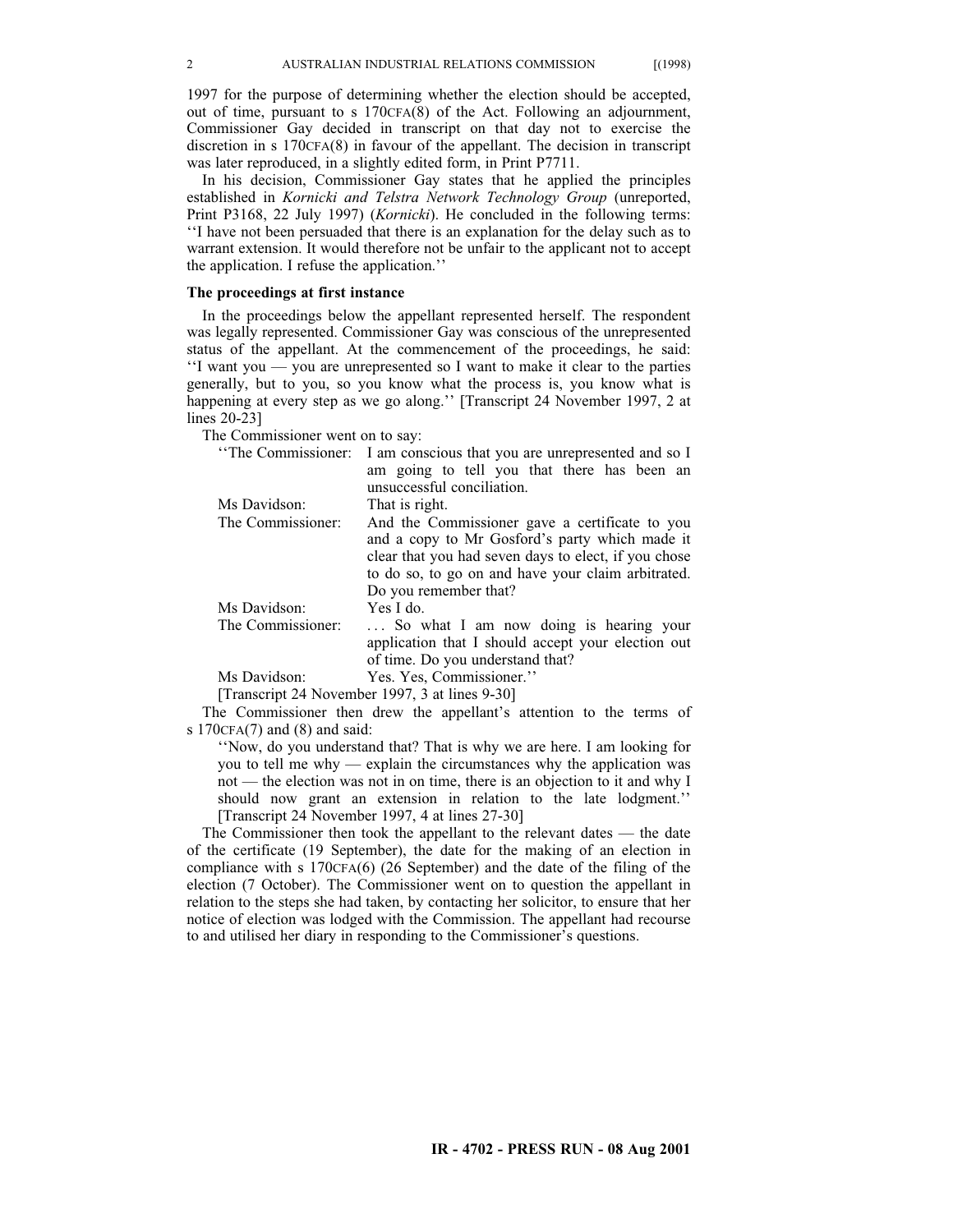During the course of the respondent's submissions, the Commissioner explained to the parties the principles in relation to extension of time applications which had been adopted by a Full Bench in *Kornicki*.

The respondent did not submit that the substantive application was so lacking in merit as to constitute a factor against the acceptance of the application out of time. Rather it was argued that in the absence of evidence the issue of merit would be neutral. Nor did the respondent submit that it had suffered a prejudice as a result of the late election.

On the basis of the appellant's account of the events the respondent submitted that she had taken no steps between 19 September and 26 September to ensure that her solicitor had lodged the notice of election.

During the course of the appellant's reply Commissioner Gay drew her attention to the respondent's submission that she had taken no steps before 26 September to ensure that her solicitor had filed the notice of election. In response the appellant referred to telephone and personal contact with her representative's firm on 30 September and 3 October. Both these dates were after the time period within which the election should have been lodged with the Commission.

The Commissioner then announced that he would adjourn briefly and would hand down his decision after the adjournment.

Upon resuming, the Commissioner confirmed that he would hand down his decision. Before doing so the appellant sought to introduce some new information. The Commissioner allowed her to do so. The appellant stated that, following further recourse to her diary, she had contacted her representative on 23 and 25 September and had asked if her election had been lodged. She was assured that it had been lodged.

The Commissioner said that the additional information did not change his conclusion and proceeded to issue the decision which is the subject of this appeal.

### **Submissions on appeal**

The appellant advanced six (amended) grounds of appeal, namely that the Commissioner:

- 1. Misdirected the appellant as to the information relevant to her application according to the principles in *Kornicki*.
- 2. Failed to give the appellant an opportunity to provide the facts as evidence on oath.
- 3. Erred in treating the late submissions of the appellant after reopening the hearing as irrelevant and insufficient to cause him to change the conclusion earlier reached.
- 4. Erred in finding that it was not unfair to the appellant to accept the application.
- 5. Erred in failing to find that the respondent had notice within the time period prescribed by s 170CFA(6) of the appellant's intention to prosecute her claim.
- 6. Erred in visiting upon the appellant the inaction of her legal representatives.

The grounds of appeal can be distilled into two broad issues:

In reaching his decision and in his questioning of the appellant the  $\bullet$ Commissioner erred in that he restricted himself to the question of the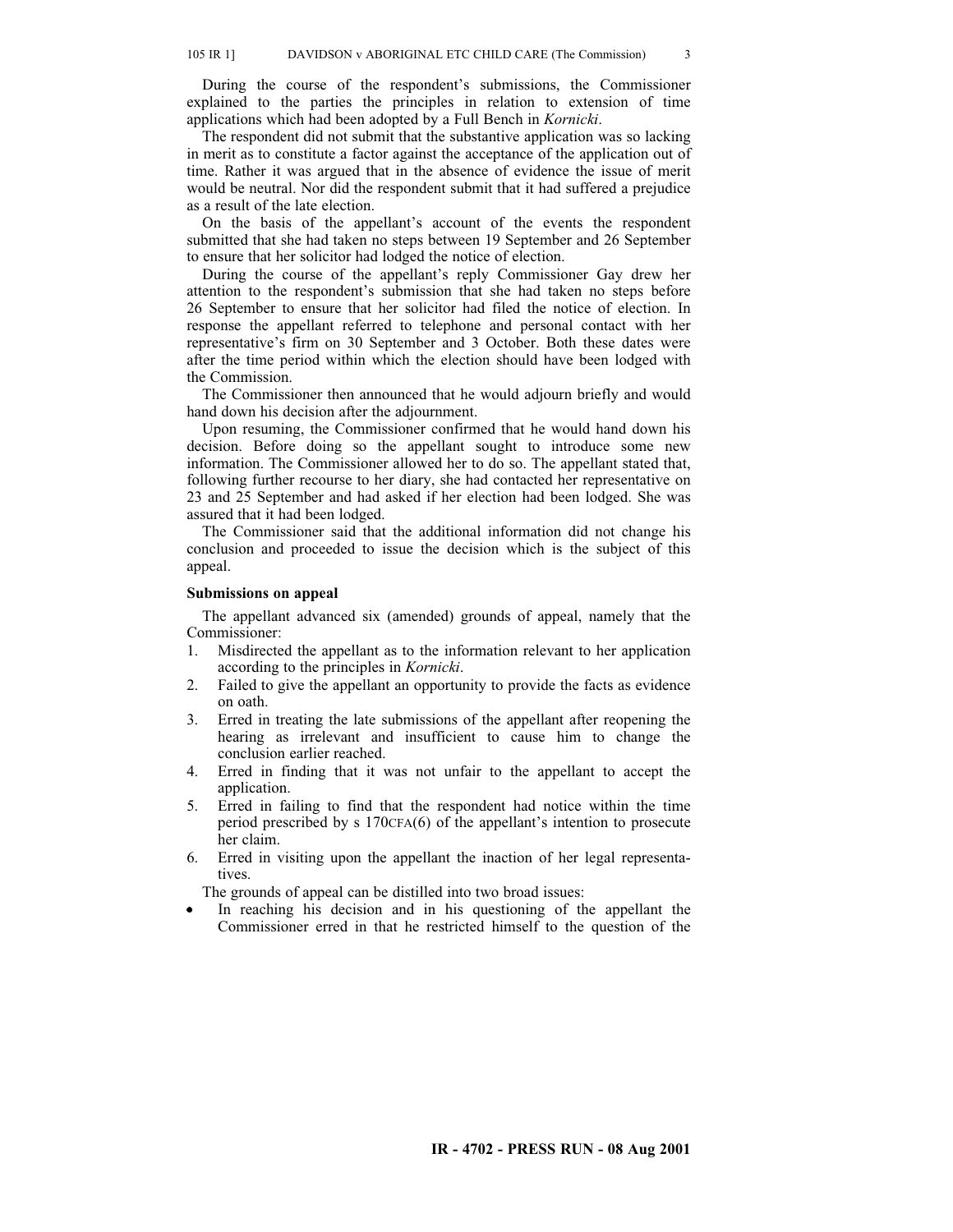explanation of the delay in making the election, at the expense of the consideration of a broader range of issues relevant to the exercise of his discretion.

- The Commissioner erred in not accepting and acting upon an uncontested submission by the appellant, following the reopening of the hearing, that she had twice followed up the filing of the election with her legal representative, within the time period prescribed within s 170CFA(6).
- The respondent advanced the following submissions:
- 1. Leave to appeal should be refused as no grounds had been made out for granting leave.
- 2. The hearing before the Commissioner at first instance was conducted on the basis that it was not put that a prejudice to the respondent arose from the late election or that the application was so lacking in merit that no purpose would be served by accepting the election out of time. Accordingly, the focus of the hearing was properly upon the explanation for the delay in the making of the election.
- 3. Commissioner Gay was entitled to conclude that the appellant was not blameless in respect to the delay. In this context, he was entitled to question the credibility of the appellant's account of the steps taken by her to ensure the filing of the election in time.
- 4. Commissioner Gay correctly applied the principles in respect of representative error in *Clark v Ringwood Hospital* (1997) 74 IR 326; [Print P5279] (*Clark*).

# **Relevant principles**

Three broad issues of principle are raised by this appeal:

- the general approach to the exercise of the discretion in s 170CFA(8);
- the relevance of representative error to the exercise of discretion under s 170CFA(8); and
- the role of the Commission in relation to unrepresented parties.

We propose to deal with the principles relating to each of these issues before considering their application in this case.

# *1. The general approach to s 170CFA(8)*

In deciding the matter before him, the Commissioner applied the principles in relation to the exercise of the discretion under s 170CE(8) in *Kornicki*. In his decision, the Commissioner said:

''The issues brought to notice in this matter were not argued according to recent authority and it was necessary for the Commission to attempt to focus upon the issues by reference to the approach as to extension of time set out in *Kornicki and Telstra Network Technology Group*. I should say that I have applied the authority relevant as to s  $170CE(8)$  in relation to the s 170CFA(8) discretion, particularly as to the centrality of considerations of fairness to the applicant. In applying *Kornicki*, one is reminded that prima facie, the position is that the legislative time limit is to be complied with subject to the fairness consideration. I have not had regard for any merit considerations and am unable to accept that prejudice, other than that normally resulting from a live application, accrues to the respondent.''

The Full Bench in *Kornicki* stated:

''The prima facie position is that the legislative time limit should be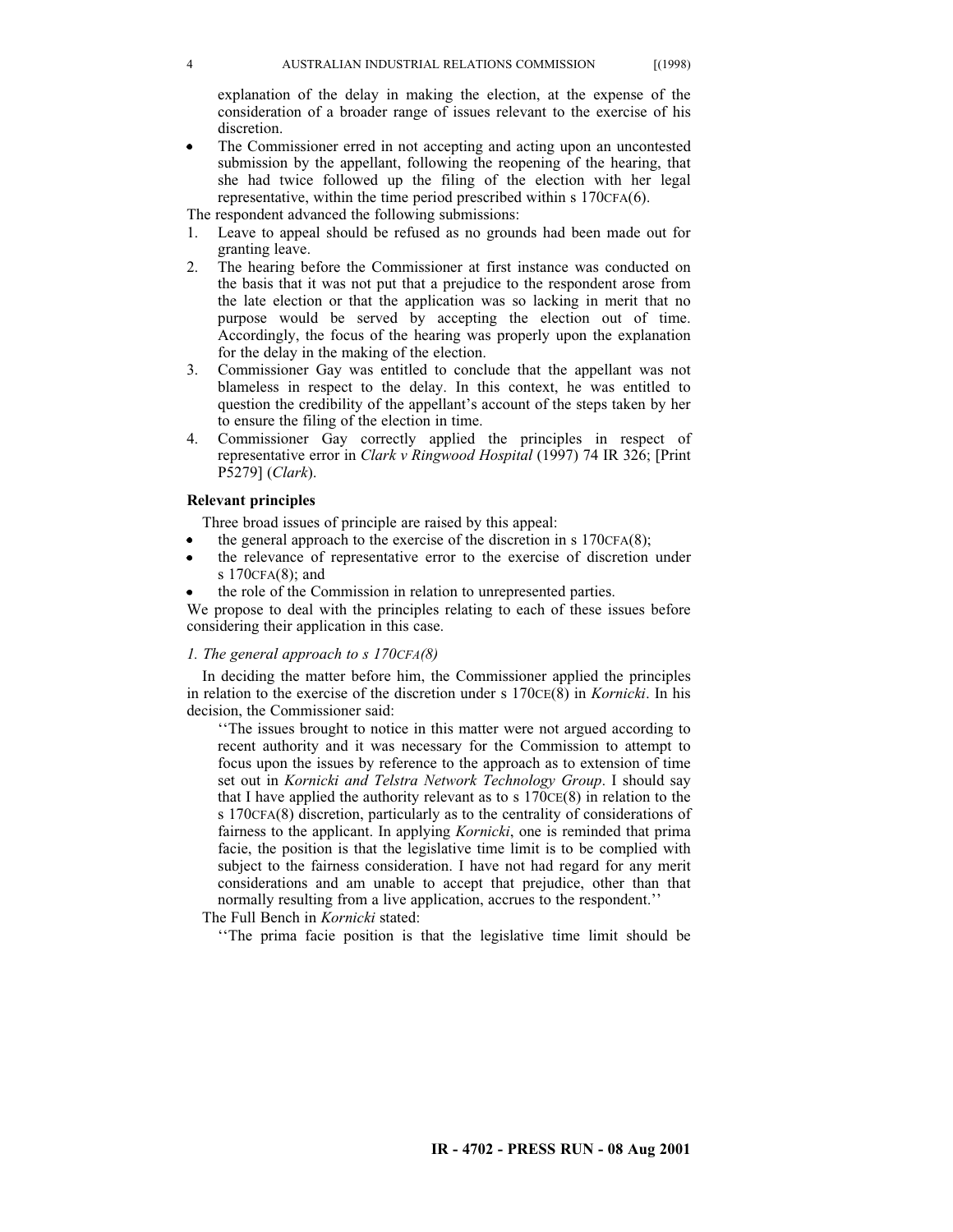#### 105 IR 1] DAVIDSON v ABORIGINAL ETC CHILD CARE (The Commission) 5

complied with and an applicant seeking to pursue an application lodged out of time must persuade the Commission to exercise the discretion in s 170CE(8) in their favour.

The central consideration in determining whether or not an out of time application should be accepted is whether it would be unfair to the applicant not to extend the time limit. We note that such a consideration necessarily involves the exercise of a general discretion. The following guidelines may assist in determining whether it would be unfair not to grant an application to extend time:

# **A. Primary consideration should be given to two factors:**

- Is there an acceptable explanation for the delay? It would generally not be unfair to refuse to accept an application lodged out of time where no acceptable explanation for the delay exists: *Alonzo v Harvey Norman-Fyshwick* (unreported, Print P0319, 21 April 1997 per Ross VP, Watson DP and Commissioner Gay). However, consistent with the view of Brooking J in *Dix v Crimes Compensation Tribunal*, while the existence of an acceptable explanation for the delay is relevant to the exercise of the discretion under s 170CE(8), it is not a condition precedent to the exercise of that discretion; and
- The merits of the substantive application. If the application has no merit then it would not be unfair to refuse to extend the time period for lodgment. However we wish to emphasise that a consideration of the merits of the substantive application for relief in the context of an extension of time application does not require a detailed analysis of the substantive merits. It would be sufficient for the applicant to establish that the substantive application was not without merit.

# **B. Depending on the circumstances of a particular case the provision of a 'fair go all round' may also allow regard to be had to the following considerations:**

- Whether the applicant actively contested the decision to terminate his or her employment prior to lodging the application for relief; and
- Prejudice to the respondent caused by the delay in filing the application.

We note however that these considerations are very much secondary in nature and are, of themselves, unlikely to be determinative of an application.

We emphasise that the matters set out above are *guidelines only*. In taking into account any of the factors identified the Commission will be cognizant of the prima facie position that the legislative time limit be complied with and in deciding whether to accept a late application the central consideration is whether it would be unfair to the applicant not to accept the application.''

We think the approach in *Kornicki* is also relevant to the exercise of the discretion in s 170CFA(8), except that the contesting, or otherwise, of a termination decision prior to the lodgment of a s 170CE application would have little relevance to the discretion under s 170CFA(8).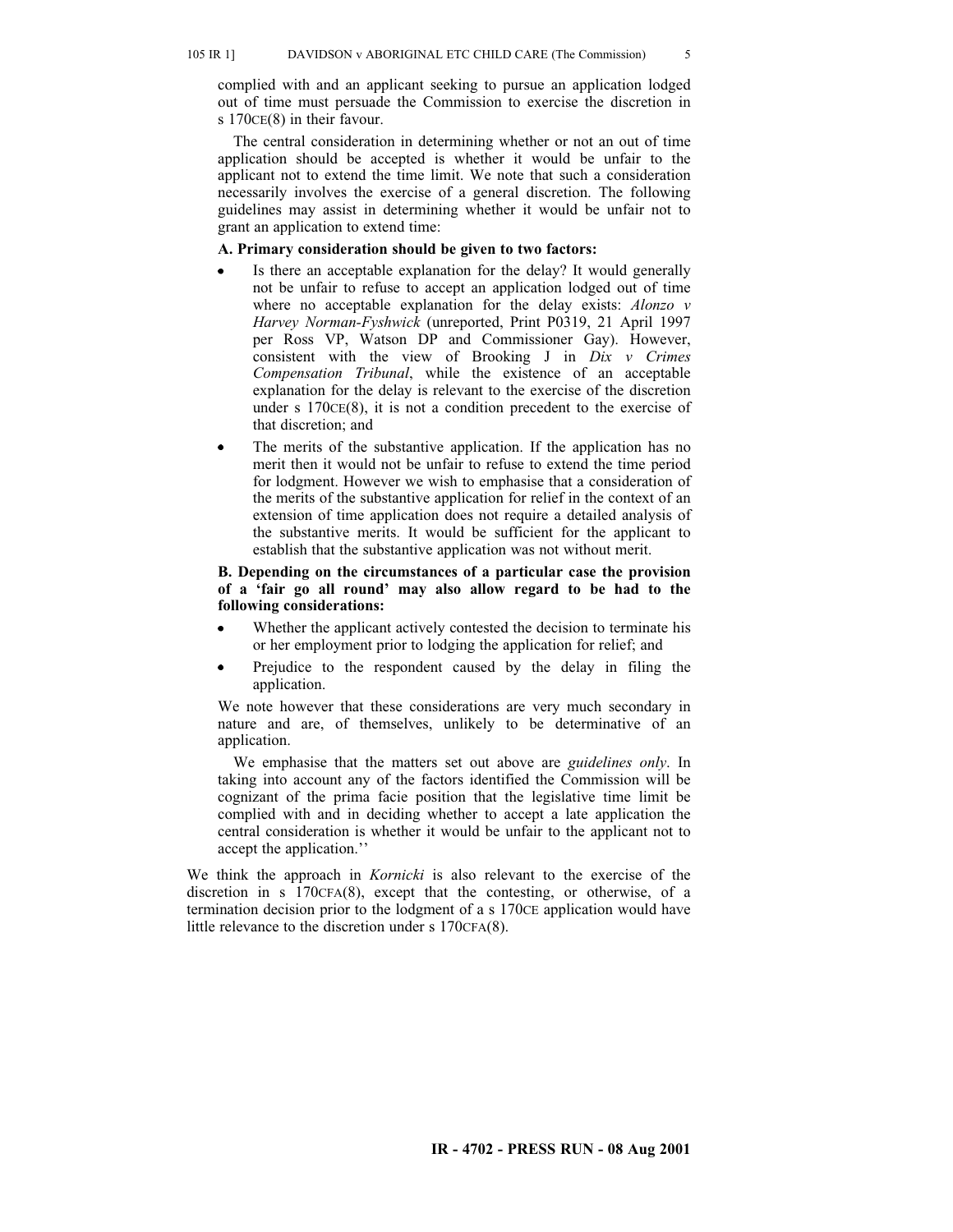### *2. Representative error*

In *Clark* the Commission decided that the following general propositions should be taken into account in determining whether or not representative error constitutes an acceptable explanation for delay:

- (i) Depending on the particular circumstances, representative error may be a sufficient reason to extend the time within which an application for relief is to be lodged.
- (ii) A distinction should be drawn between delay properly apportioned to an applicant's representative where the applicant is blameless and delay occasioned by the conduct of the applicant.
- (iii) The conduct of the applicant is a central consideration in deciding whether representative error provides an acceptable explanation for the delay in filing the application. For example it would generally not be unfair to refuse to accept an application which is some months out of time in circumstances where the applicant left the matter in the hands of their representative and took no steps to inquire as to the status of their claim. A different situation exists where an applicant gives clear instructions to their representative to lodge an application and the representative fails to carry out those instructions, through no fault of the applicant and despite the applicant's efforts to ensure that the claim is lodged.
- (iv) Error by an applicant's representatives is only one of a number of factors to be considered in deciding whether or not an out of time application should be accepted.

While the above observations were made in the context of the exercise of a discretion under s  $170CE(8)$  they apply with equal force to s  $170CFA(8)$ .

### *3. Unrepresented parties*

In the context of the general court system the respective roles of the judge and of counsel have been discussed in many cases. Two cases in the English Court of Appeal are frequently cited: *Yuill v Yuill* [1945] 1 All ER 183 and *Jones v National Coal Board* [1957] 2 QB 55. In a famous passage in *Jones* Denning LJ expressed the traditional view in the following terms:

''. . . The judge's part in all this is to hearken to the evidence, only himself asking questions of witnesses when it is necessary to clear up any point that has been overlooked or left obscure; to see that the advocates behave themselves seemly and keep to the rules laid down by law; to exclude irrelevancies and discourage repetition; to make sure by wise intervention that he follows the point that the advocates are making and can assess their worth; and at the end to make up his mind where the truth lies. If he goes beyond this, he drops the mantle of a judge and assumes the robe of an advocate; and the change does not become him well. Lord Chancellor Bacon spoke right when he said that: 'Patience and gravity of hearing is an essential part of justice; and an over-speaking judge is no well-tuned cymbal.'''

However as Wilcox CJ observed in *Spiteri v Monocure Pty Ltd* (1995) 62 IR 359, the continuing relevance of the above statement needs to be re-evaluated in the light of contemporary circumstances. The statement assumes competent representation on each side. It takes no account of the problem of the unrepresented, or incompetently represented, litigant. Nor does it take into account the workload pressures which have caused most courts and tribunals to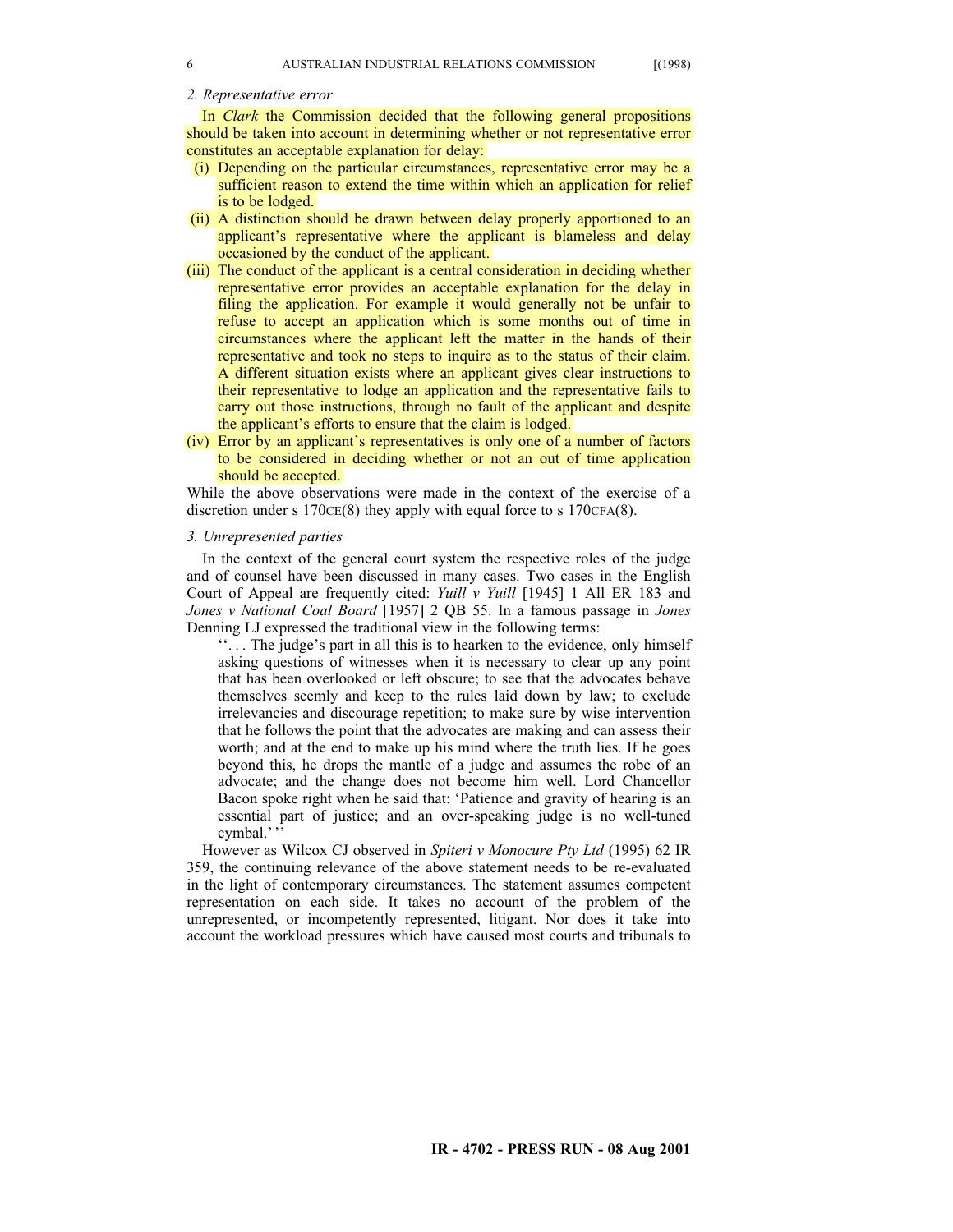adopt case management techniques. These and other features of modern litigation have had a profound effect on the role of judicial officers: see generally Ipp DA, 'Judicial Intervention in the Trial Process' (1995) 69 *The Australian Law Journal* 365-384.

Any consideration of the Commission's obligations to unrepresented parties must also have regard to the legislative context within which the Commission operates. Section 110(2) provides that in any proceedings before the Commission:

- ''(a) the procedure of the Commission is, subject to this Act and the Rules of the Commission, within the discretion of the Commission;
	- (b) the Commission is not bound to act in a formal manner and is not bound by any rules of evidence, but may inform itself of any matter in such manner as it considers just; and
	- (c) the Commission shall act according to equity, good conscience and the substantial merits of the case, without regard to technicalities and legal forms.''

It is also clear that members of the Commission are bound to act in a judicial manner and the principles of natural justice are applicable to hearings before the Commission: *R v Commonwealth Conciliation and Arbitration Commission; Ex parte Angliss Group* (1969) 122 CLR 546; *Re Australian Bank Employees Union; Ex parte Citicorp Australia Ltd* (1989) 167 CLR 513; 29 IR 148.

The term ''natural justice'' in the context of administrative decision making has been essentially equated to an obligation to act fairly or to accord procedural fairness: *Kioa v Minister for Immigration & Ethnic Affairs* (1985) 62 ALR 321 at 347 per Mason J. The requirements of natural justice or procedural fairness are not prescribed in a fixed body of rules. What is required in one case may be quite different from what is required in another. In *Russell v Duke of Norfolk* [1949] 1 All ER 109 at 118 Tucker LJ said: ''The requirements of natural justice must depend on the circumstances of the case, the nature of the inquiry, the rules under which the tribunal is acting, the subject matter that is being dealt with, and so forth.''

Further in *Mobil Oil Australia Pty Ltd v Commissioner of Taxation (Cth)* (1963) 113 CLR 475 at 504 Kitto J said: ''What the law requires in the discharge of a quasi-judicial function is judicial fairness. This is not a label for any fixed body of rules. What is fair in a given situation depends upon the circumstances.'' In our view the general approach to be taken in proceedings involving an unrepresented party is set out in the following passage from the judgment of Samuels JA in *Rajski v Scitec Corporation* (unreported, NSW Court of Appeal, 16 June 1986).

''. . . the advice and assistance which a litigant in person ought to receive from the court should be limited to that which is necessary to diminish, so far as this is possible, the disadvantage which he or she will ordinarily suffer when faced by a lawyer, and to prevent destruction from the traps which our adversary procedure offers to the unwary and untutored. But the court should be astute to see that it does not extend its auxiliary role so as to confer upon a litigant in person a positive advantage over the represented opponent''. [cited with approval by Sackville J in *Morton v Mitchell Products* [1996] 828 FAC 1 (18 September 1996)].

What must be done to assist an unrepresented party depends on the nature of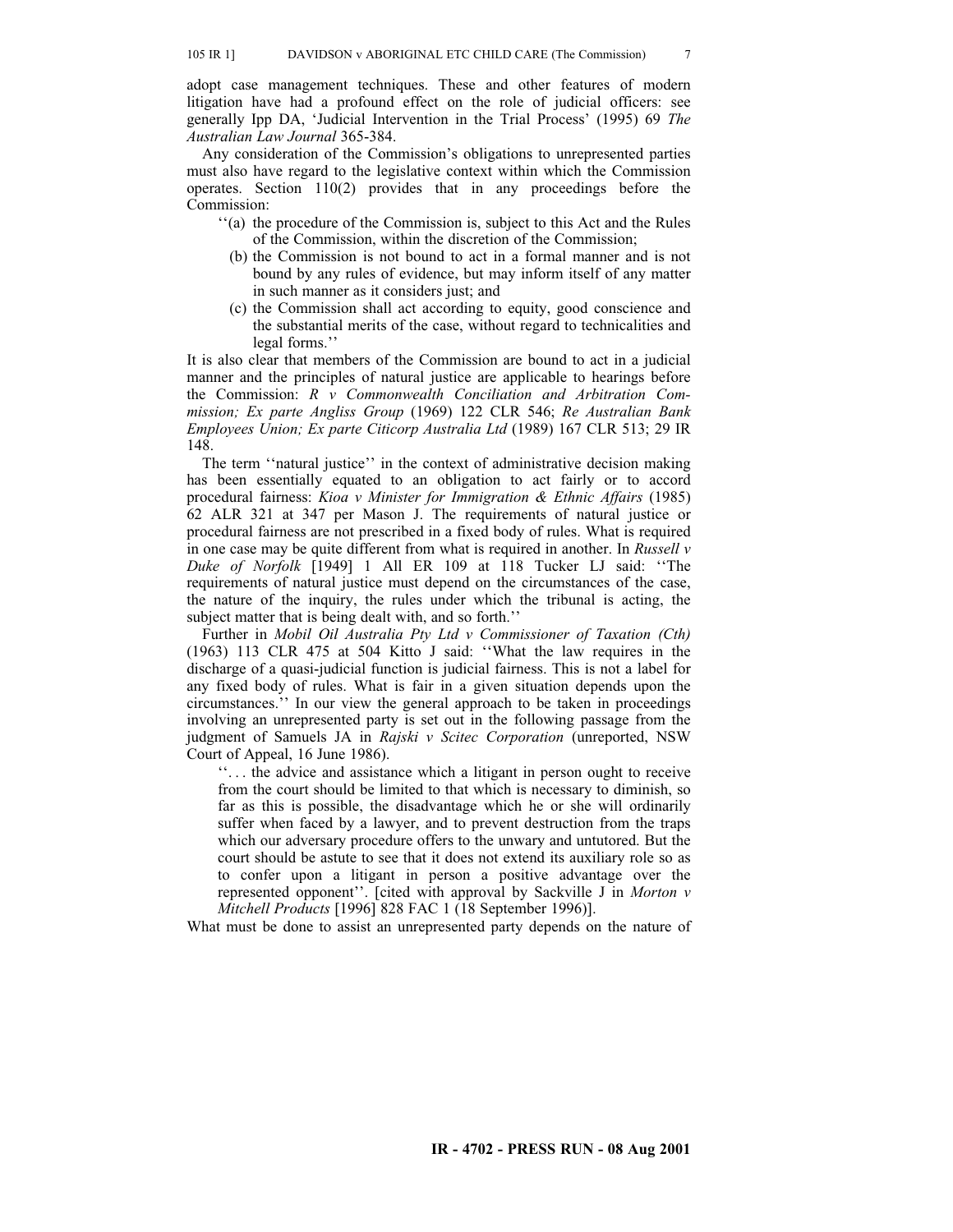the case and the party's intelligence and understanding of the case: *Abraham v Bank of New Zealand* (1996) ATPR 41-507.

A member has a responsibility to ensure that the proceedings are fair. This means that in some circumstances a member has an obligation to intervene, both for the benefit of an unrepresented party and more generally.

In a case involving an unrepresented party the Commission should endeavour to ascertain the true legal character of the claims made. As the High Court said in *Neil v Nott* (1994) 121 ALR 148 at 150: ''A frequent consequence of selfrepresentation is that the court must assume the burden of endeavouring to ascertain the rights of parties which are obfuscated by their own advocacy.''

Further as Kirby P noted in *Burwood Municipal Council v Harvey* (1995) 86 LGERA 389:

''Some judicial officers are, by personality and disposition, more inclined to intervene in proceedings than others. The appearance of justice and fair procedures does not impose a monochrome uniformity upon judicial conduct such that only one style of conducting proceedings is permitted. There are special restraints in the conduct of criminal trials: cf *Titheradge v The King* (1917) 24 CLR 107, 116; *X v Y [No 2]* [1954] VLR 715 (SCV), 718; *R v Delaney* [1955] VLR 47 (FCV), 50. But in civil proceedings there is much greater room for variety and innovation. T D McCawley, 'Judicial Intervention in the Examination of Witnesses' (1957) 31 ALJ 529, 530;''

The assistance provided by a member may, depending on the circumstances, include:

- identifying the issues which are central to the determination of the particular proceedings. For example, if a respondent to a s 170CE application is arguing that the applicant is excluded from the operation of the relevant provisions of the Act by virtue of reg  $30B(1)(d)$  then the pertinent issues are:
	- was the applicant engaged as a casual;
	- had the applicant been employed by the respondent on a regular and systematic basis for a sequence of periods during a period of at least 12 months; and
	- did the employee have a reasonable expectation of continuing employment by the employer
- drawing a party's attention to the relevant legislative provisions and key decision(s) on the issue being determined. For example, in relation to a reg 30B(1)(d) matter — *Reed v Blue Line Cruises* (1996) 73 IR 420 (per Moore J);
- asking a party questions designed to illicit information in relation to the issues which are central to the determination of the particular proceedings;
- assisting a party to conform to the *Brown v Dunn* principle and other procedural rules designed to avoid unfairness; and
- drawing a party's attention to the relative weight to be given to Bar table statements as opposed to sworn evidence.

A member may also intervene, to an appropriate extent, by asking questions of witnesses. Such a role is appropriate in the following circumstances:

- to clear up a point that has been overlooked or left obscure;
- to obtain additional evidence to better equip the member to choose between the witnesses' versions of critical matters;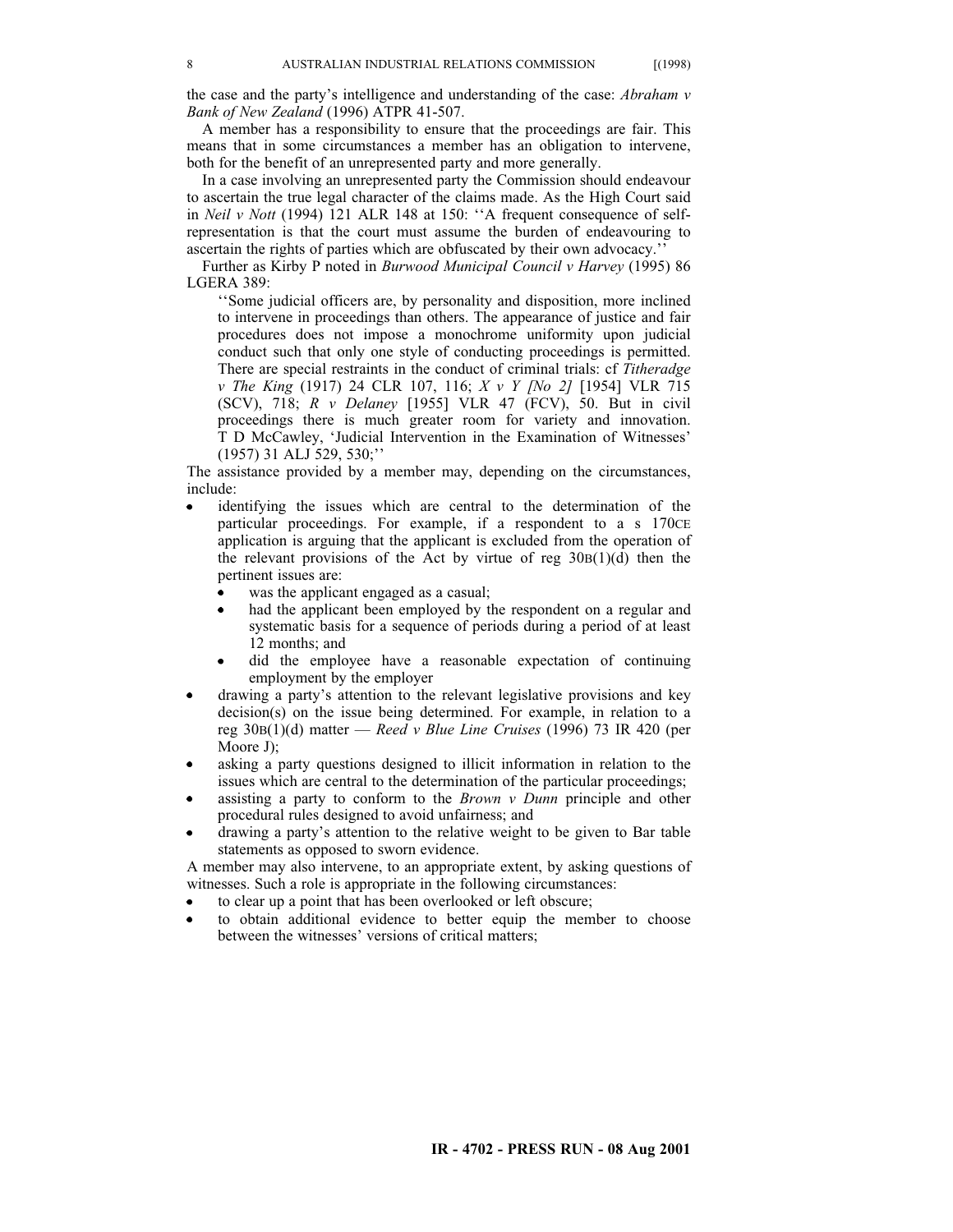- to exclude irrelevancies and discourage repetition;
- to ask admissible questions which a party is unable, for the moment, to  $\bullet$ formulate; and
- to facilitate expedition in the progress of the proceedings: see generally *Government Insurance Office (NSW) v Glasscock* (1991) 13 MVR 521 at 534 per Handley JA; and *Spiteri v Monocure Pty Ltd* (1995) 62 IR 359.

The role of a Commission member in asking questions of a witness may be greater where a party is unrepresented or ineptly represented.

Sometimes it is necessary for the member to immediately intervene, to check what the witness just said or to clarify a point. Subject to that it is generally better for the member to save questions until the end of a stage in the evidence, preferably until the end of cross examination or at least until there is a natural break: see *Spiteri v Monocure Pty Ltd* (1995) 62 IR 359; *Government Insurance Office (NSW) v Glasscock* (1991) 13 MVR 521 and *Aardvark Security Services Pty Ltd v Ruszkowski* (unreported, NSW Court of Appeal, 19 March 1993).

Excessive intervention during the elucidation of evidence is undesirable and may lead to the appearance of bias or prejudice. And it may leave one or both the parties with the feeling that the proceedings have not been fair. In *Burwood Municipal Council v Harvey* Kirby P said:

''In *Grhovac v Government Insurance Office (NSW)* [1991] NSWJB 107, this Court allowed an appeal where it concluded that the judge of trial had undertaken 'an inquisitorial cross-examination of the plaintiff' and had made adverse comments reflecting on the plaintiff's credit without any evidentiary basis being shown.

Questioning by an opponent is one thing. But so strong is our convention and expectation of judicial neutrality, that combative questioning by a judicial officer can intimidate a witness and affect his or her willingness to adhere to fact or opinion, as otherwise the witness might. This is one of the recognised reasons for judicial restraint in questioning. It is a reason why questions, when asked, should ordinarily be put in a manner designed to elicit information, not to score a point. Point-scoring can be left to the advocates or the parties, however convinced the judicial officer might be that he or she would be able to do better.''

See further: *Tousek v Bernat* (1959) 61 SR (NSW) 203 at 209 per Owen J in which it was held that the trial judge, by excessive interventions, had identified himself with the case before him and given the impression that he was the advocate for one party: *Galea v Galea* (1990) 19 NSWLR 263 and *Government Insurance Office (NSW) v Glasscock* (1991) 13 MVR 521.

In *Sullivan v Department of Transport* (1978) 20 ALR 323, Deane J, with whom Fisher J agreed, said:

''Ordinarily, however, in the absence of a request for assistance or guidance by a party who is appearing in person, a tribunal under a duty to act judicially should be conscious of the fact that undue interference in the manner in which a party conducts his case may, no matter how well intentioned, be counter-productive and, indeed, even overawe and distract a party appearing in person to the extent that it leads to failure to extend to him an adequate opportunity of presenting his case.''

An unrepresented, or ineptly represented party, may be assisted by the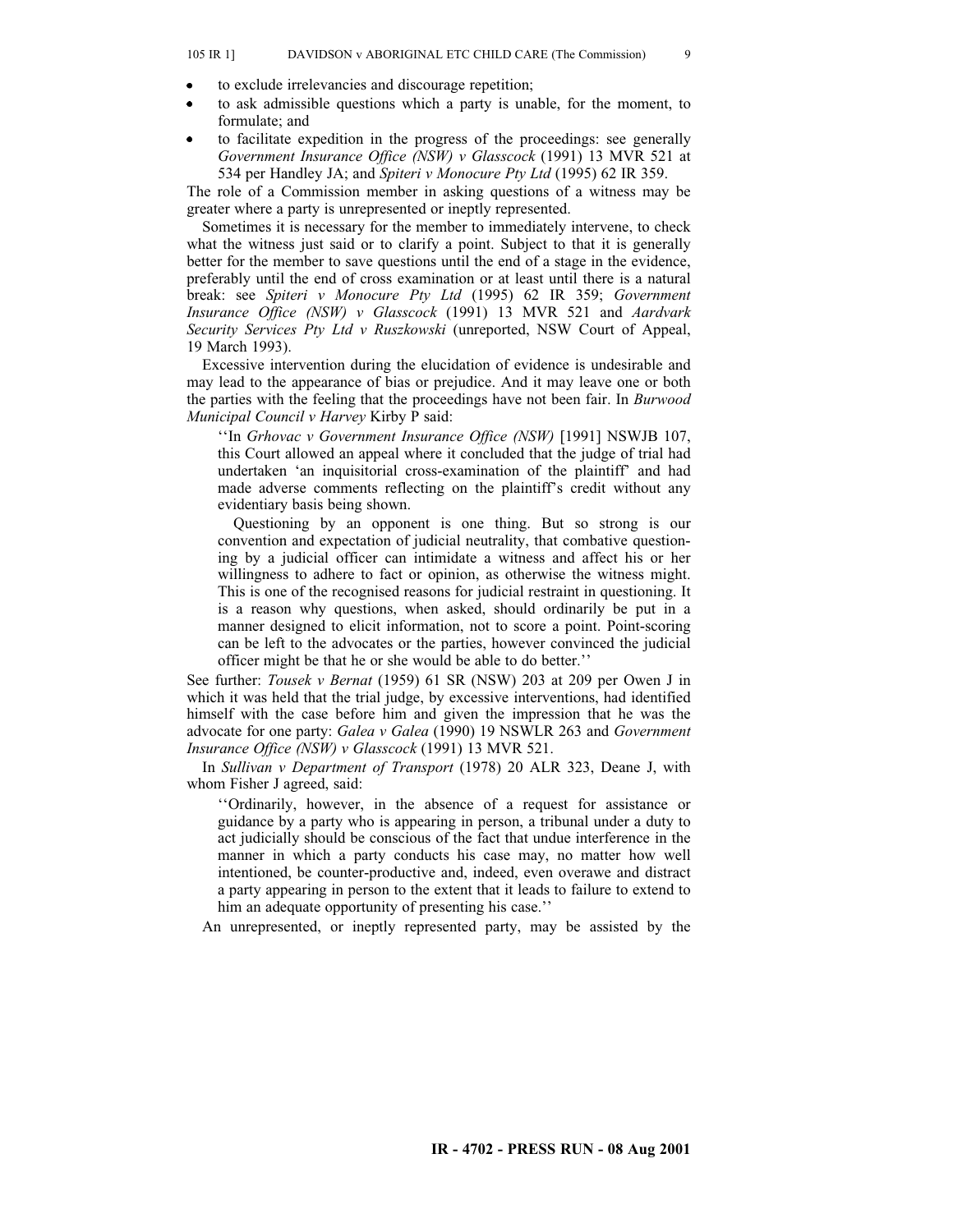granting of an adjournment. As the Full Court of the Federal Court noted in *Titan v Babic* (1994) 126 ALR 455 at 464:

''Where it is apparent that a party who does not have legal representation has misunderstood procedural requirements so that he or she is not in a position to complete the presentation of evidence, an adjournment might be considered in the interests of justice provided that no irreparable substantive or procedural injustice is done to the other party involved. In any such case the granting of an adjournment will be a matter of discretion.... It may be that in some cases a tribunal should, to avoid possible injustice, inquire of an unrepresented person the reason for the failure properly to prepare his or her case. Again, that is a matter of discretion limited by the necessity that the tribunal be, and appear to be, impartial as between the parties.''

However the assistance to be provided to an unrepresented party is necessarily limited. It is plainly necessary to balance the interests of litigants who represent themselves with the need to afford procedural fairness to other parties. [See *Abram v Bank of New Zealand* (1996) ATPR 42,340, affirmed on appeal (1998) ATPR 41-507.]

### **Decision**

Section 170JF deals with appeals from orders arising from the determination of whether a termination was harsh, unjust or unreasonable. It states:

- ''(1) An appeal to a Full Bench under section 45 may be instituted by any person who is entitled under section 170JD to apply for the variation or revocation of an order under this Part.
	- (2) For the avoidance of doubt, an appeal to a Full Bench under section 45 in relation to any order made by the Commission under Subdivision B of Division 3 may be made only on the grounds that the Commission was in error in deciding to make the order.''

Section 45(2) provides that a Full Bench shall grant leave to appeal if ''in its opinion, the matter is of such importance that, in the public interest, leave should be granted''. Having regard to the terms of s 170JF(2) leave to appeal should generally not be granted unless the appellant satisfies the Commission that there is an arguable case that the member at first instance had either made a legal error or had acted upon a wrong principle, given weight to irrelevant matters, failed to give sufficient weight to relevant matters or made a mistake as to the facts or that the decision was plainly unreasonable or unjust.

In the context of the discretion within s 170CE(8) a Full Bench in *Kornicki* stated:

''Given the broad nature of the discretion in s 170CE(8) the question of whether or not an application for an extension of time should be granted in a particular case will largely be a matter for the impression and judgment of the Commission member at first instance. It follows that such decisions would only rarely be overturned on appeal.''

In our view that observation applies equally to an appeal in relation to the exercise of the discretion within s 170CFA(8).

#### *Did Commissioner Gay err in exercising his discretion?*

The appellant argued that in deciding the matter at first instance the Commissioner erred in that he focused unduly on the issue of an acceptable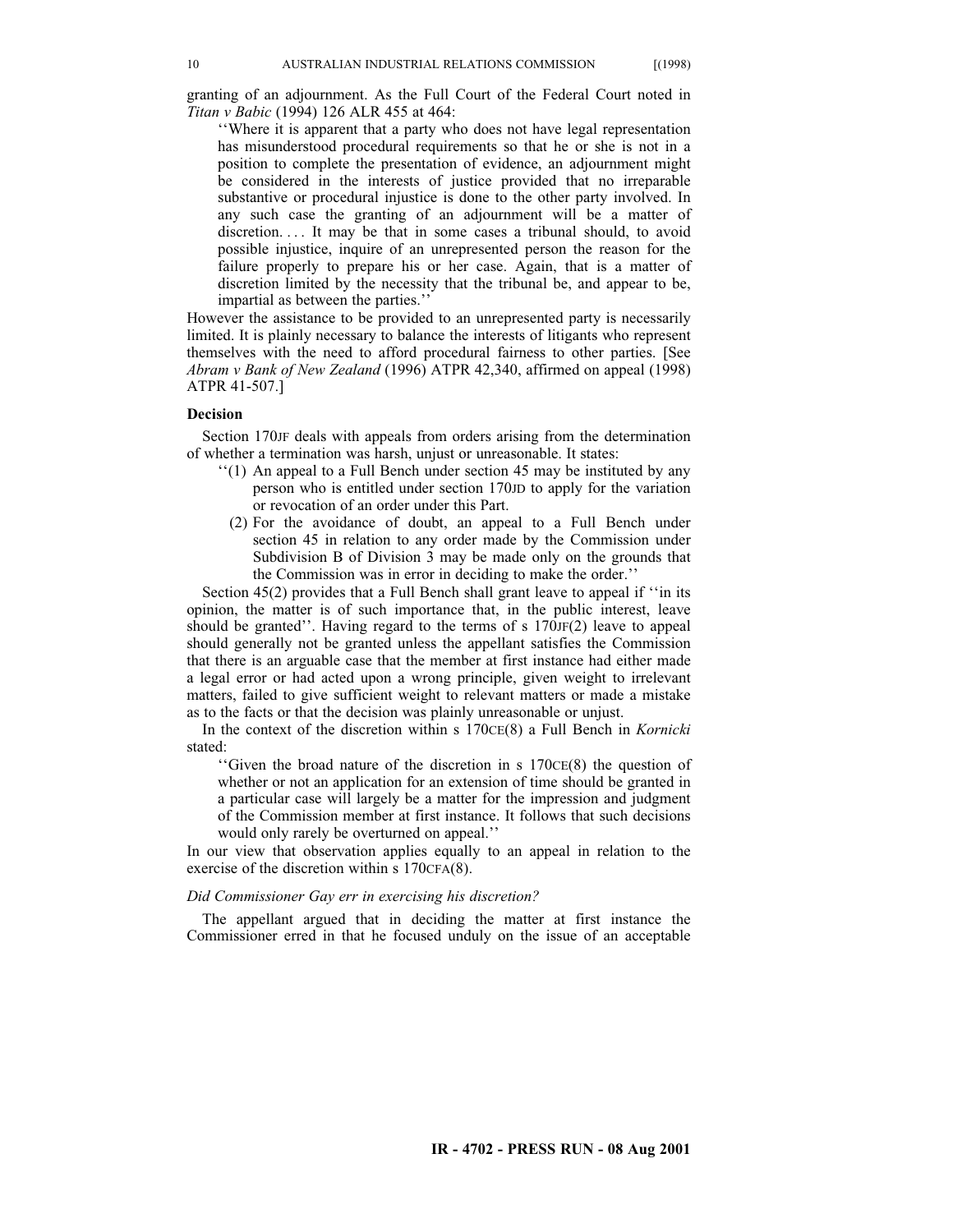explanation of the delay in making the election and, in doing so failed to place adequate weight on the other relevant factors namely:

- merit of the applicant's claim;
- the absence of prejudice to the respondent arising from the late election; and
- the extent of the delay.

We are satisfied that the Commissioner did not err in the manner suggested by the appellant. In the proceedings below, the respondent did not submit that the applicant's claim was so lacking in merit as to act against the late acceptance of the election. Nor was it submitted that the respondent had suffered any prejudice from the late lodgment. In the absence of such submissions by the respondent it was proper for the Commissioner to focus on the issue of an acceptable explanation for the delay in exercising his discretion in the circumstances of the matter before him.

We are also satisfied that the Commissioner had proper regard to the length of the delay in the making of the election. It needs to be emphasised that the length of the delay should not be considered in isolation, but in the context of the matter as a whole. In the circumstances of this case it was appropriate for the length of the delay to be considered in the context of the explanation for the delay: ie is there an acceptable explanation of the particular delay? A lengthy delay may have an acceptable explanation, a short delay may not. In this regard it is common in the exercise of the discretions under  $s$  170 $CE(8)$  and s 170CFA(8) for the Commission to find that whilst there is an acceptable explanation for a delay, there is no acceptable explanation for the whole of the delay.

Having regard to the manner in which the Commissioner conducted the proceedings, we are satisfied that he did have proper regard for the length of the delay in the current matter.

A related submission by the appellant was that the Commissioner misdirected the applicant, who was unrepresented, unduly toward the need to provide an explanation for the delay in lodgment. This submission is related to the issue considered immediately above. For the same reasons, we are satisfied that the Commissioner did not misdirect the appellant.

The appellant also submitted that the Commissioner erred in not accepting and acting upon her submissions, upon the resumption of the hearing, which established that she was blameless in the delayed lodgment, with responsibility resting solely with her legal representative.

This argument requires a consideration of the role of an Appeal Bench in relation to findings of fact made by a member at first instance.

As noted in *Pham v Taubmans Pty Ltd* (unreported, Print P2322, 27 June 1997 per Ross VP, Drake DP and Cargill C), an Appeal Bench would be very reluctant to reverse a finding of fact made by a member at first instance and would only do so if satisfied that any advantage enjoyed by the member below as a result of hearing the relevant evidence was not sufficient to justify the findings made. As his Honour Mr Justice McHugh said in *Abalos v Australian Postal Commission* (1990) 171 CLR 167 at 178:

"... where a trial judge had made a finding of fact contrary to the evidence of a witness but has made no reference to that evidence, an appellate court cannot act on that evidence to reverse the finding unless it is satisfied 'that any advantage enjoyed by the trial by reason of having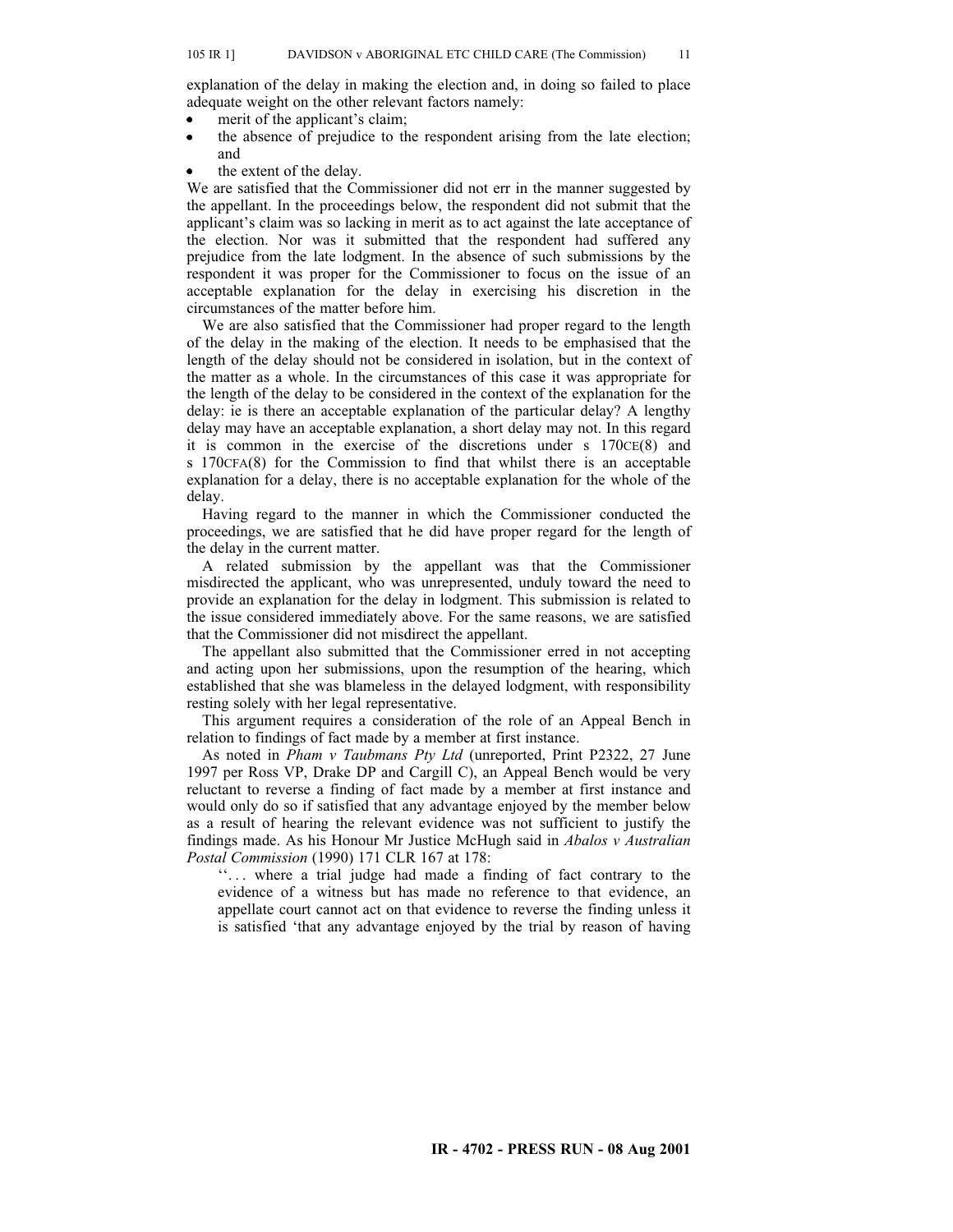seen and heard the witnesses could not be sufficient to explain or justify the trial judge's conclusion.''

Further, a finding of fact made by a member at first instance based, even partly, on credibility should not be set aside on appeal even where the Appeal Bench thinks that the probabilities of the case are strongly against that finding of fact. If a finding made by a member at first instance depends to any substantial degree on credibility, that finding must stand, unless it can be shown that the member at first instance:

- acted on evidence inconsistent with facts incontrovertibly established by the evidence;
- acted on ''glaringly improbable'' evidence; or
- failed to use or palpably misused the advantage the member at first  $\bullet$ instance enjoyed in hearing the evidence: see *Devries v Australian National Railways Commission* (1993) 177 CLR 472 at 479; *Elitegold Pty Ltd v CM Holdings Pty Ltd* [1995] ATPR 40,753 at 47,759.

It does not necessarily follow that because a member at first instance makes no express reference to demeanor and credibility that such factors played no part in any findings of fact made: *Martin v Option Investments (Aust) Pty Ltd [No 2]* [1982] VR 464 at 468; *Abalos v Australian Postal Commission* (1988) 171 CLR 167 at 179. As Lord Sumner put it in *SS Honestroom v SS Sagaporack* [1927] AC 37 at 47:

''. . . not to have seen the witnesses puts appellate judges in a permanent position of disadvantage as against the trial judge, and, unless it can be shown that he has failed to use or has palpably misused his advantage, the higher Court ought not to take the responsibility for reversing conclusions so arrived at, merely on the result of their own comparisons and criticisms of the witnesses and of their own view of the probabilities of the case. The course of the trial and the whole substance of the judgment must be looked at, and the matter does not depend on the question whether a witness has been cross-examined to credit or has been pronounced by the judge in terms to be unworthy of it. If his estimate of the man forms any substantial part of his reasons for his judgment the trial judge's conclusions of fact should, as I understand the decisions, be let alone.''

We propose to apply these observations to the matter before us.

In the proceedings below the appellant submitted — upon the resumption of the proceedings after the adjournment — that she had twice followed up the filing of the election with her legal representative and both occasions were within the time period prescribed in s 170CFA(6).

It is apparent from the transcript that the Commissioner doubted the veracity of these submissions. He stated: ''I have questioned you closely about when you spoke to your advisors over that week — how could it be that you did not remember that — you had recourse to your diary?'' The appellant explained that the diary entries referred to another person's hearing.

Commissioner Gay subsequently noted that the new information was ''very very much at odds with what you had earlier told me'' and stated that it did not change his conclusion. He then handed down his decision. In his decision, the Commissioner also noted a conflict in the position of the appellant in respect to another date and said:

''Ms Davidson, from the Bar table, as no evidence was led today, told me after questioning, that she asked Ms Short on both the Tuesday and the